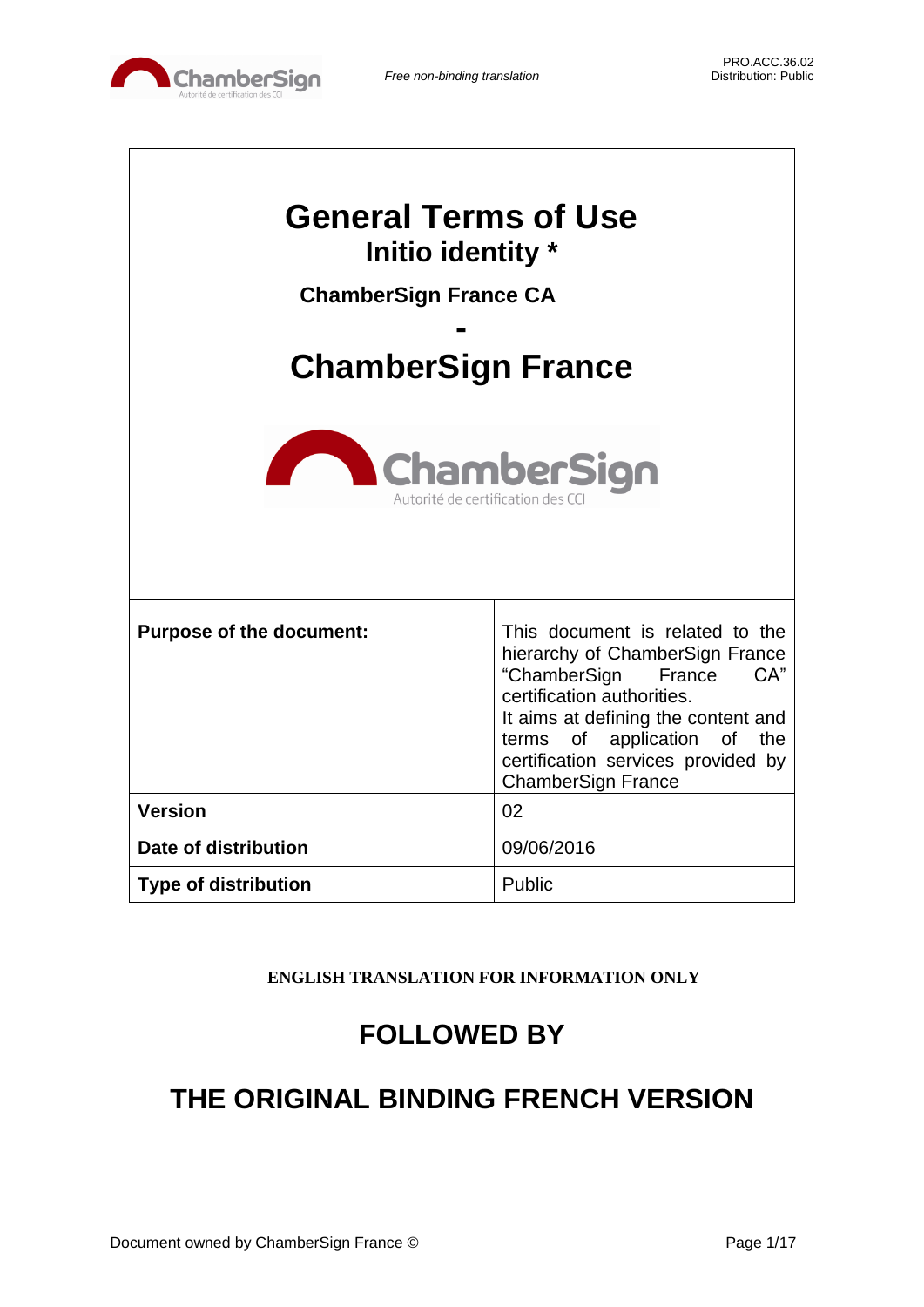

# **CONTENTS**

# **ENGLISH TRANSLATION FOR INFORMATION ONLY**

| 1.             | <b>INTRODUCTION</b>                                       | 3              |
|----------------|-----------------------------------------------------------|----------------|
| 2.             | <b>DEFINITIONS</b>                                        | 3              |
| 3 <sub>l</sub> | <b>PURPOSE</b>                                            | 5              |
| 4.             | <b>CONTACT</b>                                            | $\overline{5}$ |
| 5.             | <b>TERM - APPLICATION</b>                                 | 5              |
| 6.             | <b>REQUESTS FOR CERTICATES AND RENEWALS</b>               | $rac{1}{5}$    |
| 6.1            | REGISTRATION OF CERTIFICATE APPLICATION FILES             | 5              |
| 6.2            | <b>VERIFICATION OF THE REQUEST</b>                        | 5              |
| 6.3            | <b>REJECTION OF THE REQUEST</b>                           | 6              |
| 6.4            | <b>ISSUANCE OF THE CERTIFICATE</b>                        | 6              |
| 6.5            | <b>ACCEPTANCE OF THE CERTIFICATE</b>                      | 6              |
| 6.6            | <b>ASSISTANCE</b>                                         | 6              |
| 6.7            | <b>RENEWAL</b>                                            | 6              |
| 6.8            | AMENDMENT OF THE CERTIFICATE                              | $\overline{7}$ |
| 6.9            | <b>LOST PASSWORD</b>                                      | $\overline{7}$ |
| 7.             | <b>CONDITIONS FOR USING CERTIFICATES AND RESTRICTIONS</b> | $\overline{7}$ |
| 8.             | <b>CERTIFICATE VERIFICATION PROCEDURE</b>                 | $\overline{7}$ |
| 9.             | <b>REVOCATION OF THE CERTIFICATE</b>                      | $\overline{7}$ |
| 10.            | <b>CHAMBERSIGN'S OBLIGATIONS</b>                          | 8              |
| 11.            | <b>CLIENT'S OBLIGATIONS</b>                               | 9              |
| 12.            | <b>HOLDER'S OBLIGATIONS</b>                               | 10             |
| 13.            | <b>OBLIGATIONS OF CERTIFICATE USERS</b>                   | 11             |
| 14.            | PRICE AND PAYMENT                                         | 11             |
| 14.1.          | <b>PRICE</b>                                              | 11             |
| 14.2.          | <b>INVOICING</b>                                          | 12             |
| 15.            | <b>LIABILITY</b>                                          | 13             |
| 16.            | <b>INSURANCE</b>                                          | 14             |
| 17.            | <b>CONFIDENTIALITY</b>                                    | 14             |
| 18.            | <b>INTELLECTUAL PROPERTY</b>                              | 14             |
| 19.            | PERSONAL DATA                                             | 15             |
| 20.            | <b>TERMINATION OF THE SUBSCRIPTION</b>                    | 15             |
| 21.            | <b>CONSERVATION</b>                                       | 16             |
| 22.            | <b>NULLITY</b>                                            | 16             |
| 23.            | <b>ENTIRE AGREEMENT</b>                                   | 16             |
| 24.            | <b>DISPUTE SETTLEMENT - JURISDICTION - APPLICABLE LAW</b> | 16             |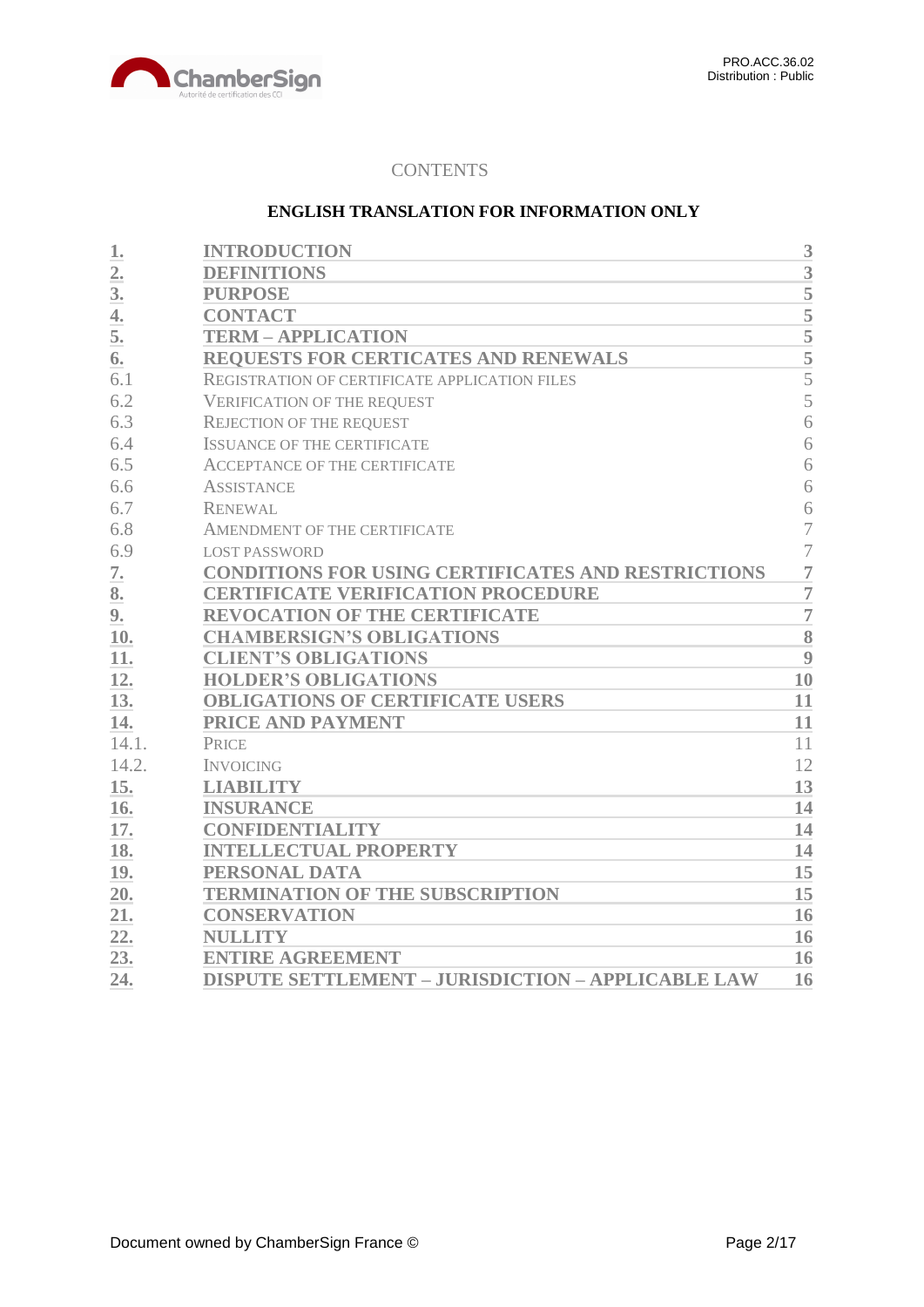

# <span id="page-2-0"></span>**1. INTRODUCTION**

1. ChamberSign France provides its Client and its legal representative, the Holder and the Certificate User with certification services.

2. Any use of the services offered implies the consultation and unreserved acceptance of these General Terms.

3. The Client, it Legal Representative, the Holder and the Certificate User acknowledge that they have read, understood and approved these General Terms and the CP of the Initio Identity \* Certificate of ChamberSign France CA 1.2.250.1.96.1.7.3.2.2, accept their content in full and acknowledge that they are bound by all of their provisions.

4. The Client, its Legal Representative, the Holder and the Certificate User acknowledge that they have the necessary skills and means for using the Certificates.

5. The Client, its Legal Representative, the Holder and the Certificate User acknowledge that they are aware of the type, purpose and terms of using the Certificates and have claimed and obtained the information required for using the Certificates in full knowledge of the facts.

# <span id="page-2-1"></span>**2. DEFINITIONS**

6. The terms defined below shall have the following meanings between the parties:

- "User Application": means the application services using Certificates issued by ChamberSign France for purposes of authentication of the Holder;

- "Authentication" means the process which purpose is to verify the identity claimed by a person or a machine (hereinafter an "Entity")

- "Certification Authority" or "CA": means "ChamberSign France" the legal entity which, within an electronic certification service provider (CSP), is in charge, in the name and under the latter's liability, of applying a Certification policy and has the capacity to issue electronic Certificates in relation to this Certification policy. "ChamberSign France" is a Certification Authority qualified in article 7 of decree no. 2001-272 of  $30<sup>th</sup>$  March 2001 taken as application of article 1316-4 of the French Civil Code and regarding electronic signatures;

**-** "Key Pair": means the couple of keys made up of one Public Key and one Private Key, generated in relation to a PKI-type of infrastructure (technical solutions based on Public-key cryptography);

**-** "Registration Office" or "RO": means one of the components of the IGC, approved by CA, intervening to check the identification information of the future Holder of a Certificate, and where necessary other specific attributes, before transferring the corresponding request to the appropriate KMI department;

- "Certificate": means the electronic file certifying that a key pair belongs to the Holder or to the material element or software identified in the Certificate. The Certificate is signed by the Certification Authority;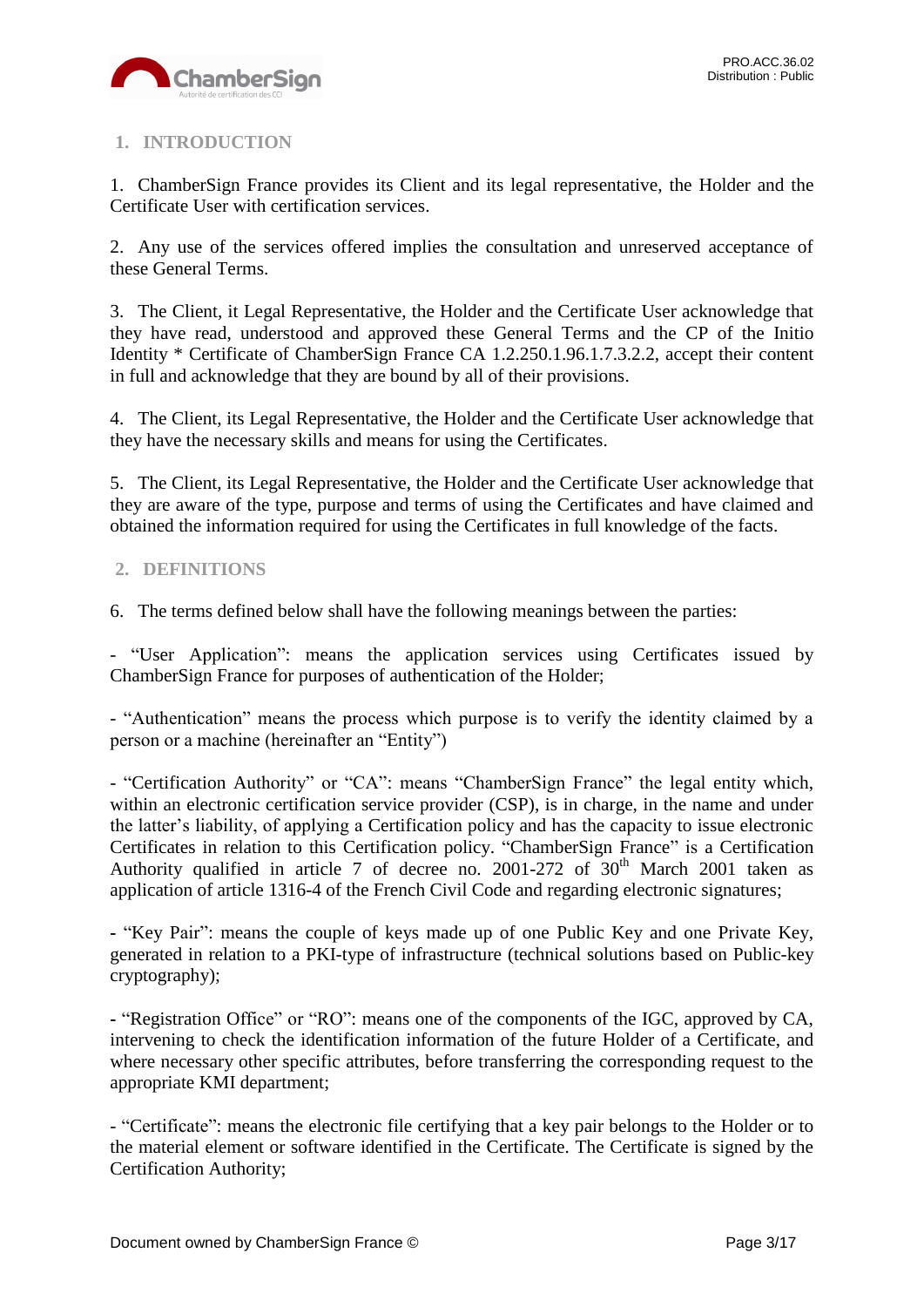

- "Private Key": means a mathematical algorithm the Holder has to retain secretly;

- "Public Key": means a mathematical key disclosed and used to check a data received signature;

- "Client" means the Entity contracting with ChamberSign France to obtain a Certificate Initio Identity \*. Any obligation binding the Client shall also bind its Legal Representative, the Certification Representative and the Holder;

- "Compromise": means the disclosure or suspected disclosure or loss of confidential information as a result of infringing a security measure and leading to a possible loss in confidentiality and/or integrity of the data in question;

- "General Terms of Use" or "GTU": means the General Terms of Use herein.

**-** "Confidential Data": means together the Certificate Private Key, the withdrawal code and the activation code of the Private Key, which are the holder's strictly personal data which should absolutely be kept secret;

- "Entity": means the administrative authority or company defined broadly, i.e. also privatelaw legal entities such as associations;

- "Key Management Infrastructure" or "KMI": means the series of components, functions and processes devoted to managing cryptographic keys and their certificates used by trustworthy services: hereafter referred to as "KMI":

- "LAR": means the list of Certification Authority revoked Certificates;

- "CRL": means the certificate revocation list;

- "Certification Representative": means the person designated by the Client's Legal Representative to gather the documents necessary for the Certification requests, to realise the one on one interview with the Holders et to execute Certificate Revocation requests.

- "OID": means the object identifier identifying the Certification Authority's Certification Policy;

**-** "Certification Policy" or "CP": means the series of rules and exigencies, identified by a name (OID), defining the standards with which ChamberSign France complies in relation to these terms and indicating the applicability of a Certificate to a particular community and/or to a class of applications with shared security standards;

- "Holder" : means the physical person identified in the Certificate as holder of the Private Key corresponding to the Public Key within this Certificate;

- "Legal Representative": means the Client's legal representative

**-** "Revocation": means the action which aims at ceasing the validity of the certificate which has been revoked is recorded on the CRL;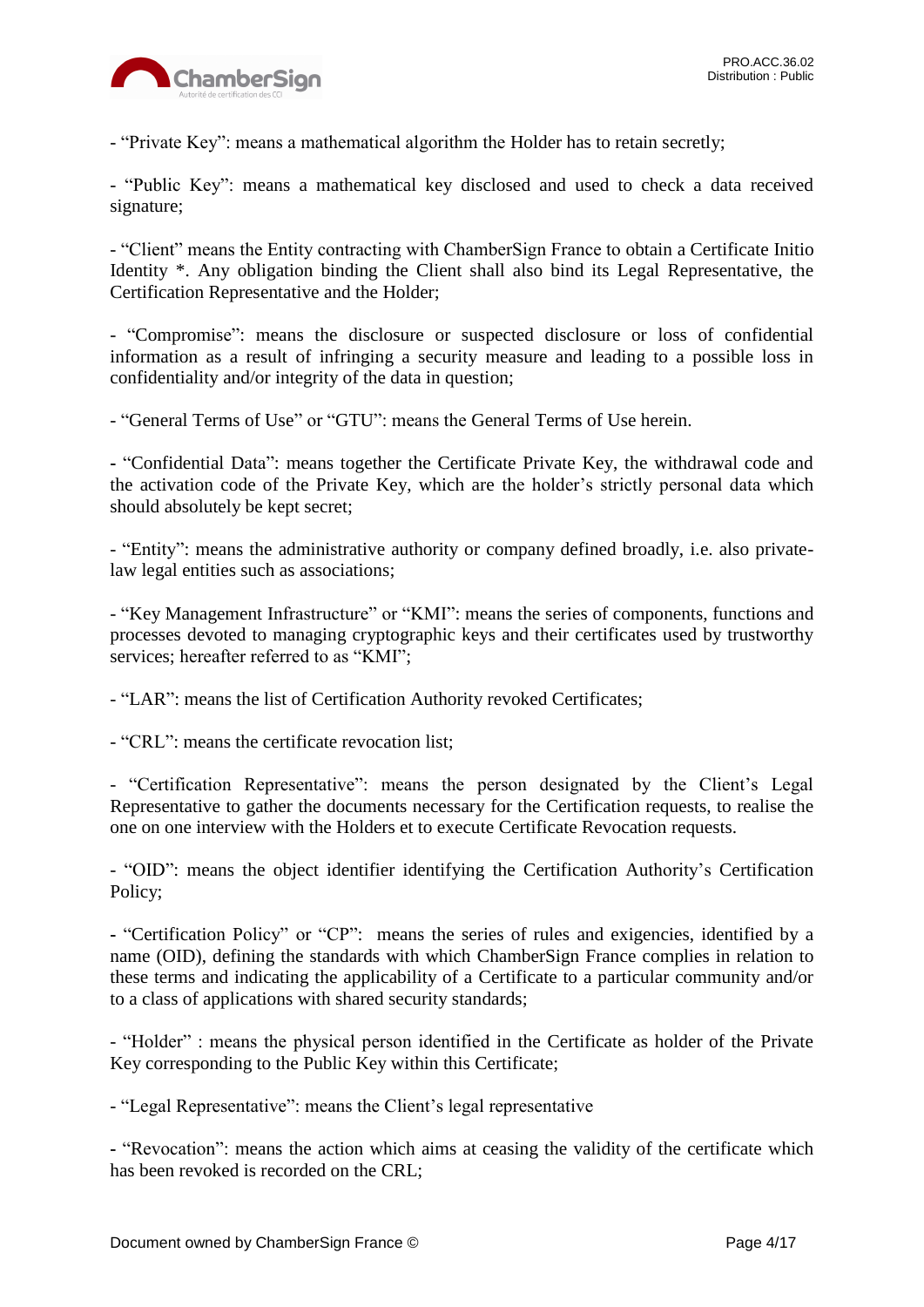

**-** "Electronic Signature": means the use of a reliable identification process guaranteeing its relation with the deed to which it is attached, in accordance with applicable legislation;

- "Certificate User": means the entity or private individual receiving a Certificate and who relies on it for checking an authentication value from the Holder;

# <span id="page-4-0"></span>**3. PURPOSE**

7. These GTU aim at defining the terms under which the Client can use the Certificates provided by ChamberSign France as Certification Authority in accordance with it Certification Policy.

# <span id="page-4-1"></span>**4. CONTACT**

8. Any request can be addressed to ChamberSign France – 46, avenue de la Grande Armée – 75858 PARIS Cedex 17.

# <span id="page-4-2"></span>**5. TERM – APPLICATION**

9. These GTU are binding on the Client, as from their signature or, in the absence of signature, as from the first use of the Certificate, which imply full and complete acceptance of the GTU. The Client vouches for these GTU being respected by the Certificate User.

10. The GTU are concluded and shall remain binding throughout the whole lifetime of the Certificate, a three years long period renewable once, without prejudice to any updates and changes to them that ChamberSign France commits to transmit to the Client.

11. Any use of the Certificate after the amendments or updates of the GTU implies full and complete acceptance of the new GTU by the Client.

<span id="page-4-3"></span>**6. REQUESTS FOR CERTICATES AND RENEWALS**

<span id="page-4-4"></span>**6.1 REGISTRATION OF CERTIFICATE APPLICATION FILES**

12. The Holder, the Legal Representative of the Client as well as the Certification Representative may make a Certificate request by completing the Certificate request form on the ChamberSign France website: [www.chambersign.fr.](http://www.chambersign.fr/)

13. The supporting documents to be enclosed when making an initial Certificate request are specified in the subscription form.

14. The Client must send the required supporting documents by post, or present them directly to the RO.

#### <span id="page-4-5"></span>**6.2 VERIFICATION OF THE REQUEST**

15. The RO performs the following operations:

- checks and confirms the identity of the future Holder;
- checks the coherency of the supporting documents presented;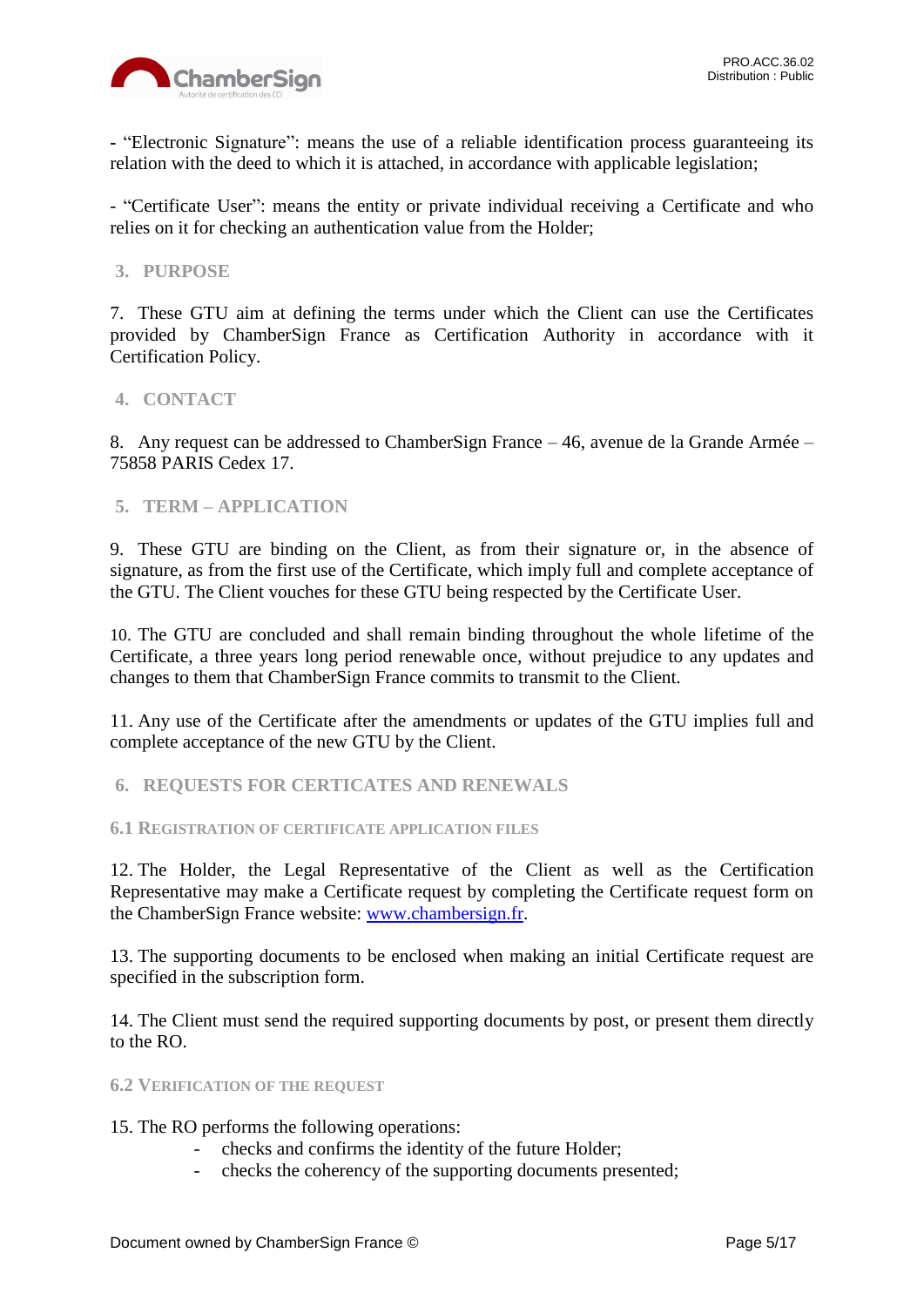

ensures that the future Holder is aware of the terms applicable for using the Certificate and of the GTU.

#### <span id="page-5-0"></span>**6.3 REJECTION OF THE REQUEST**

16. In the case of missing documents and after a reminder regarding the supply of these documents, the RO reserves the right to reject the certificate request.

17. It informs the Holder, the Certification Representative or the Legal Representative of the Client.

#### <span id="page-5-1"></span>**6.4 ISSUANCE OF THE CERTIFICATE**

18. After Authentication of the origin and verification of the integrity of the request sent by the RO, ChamberSign France generates the Certificate, the Holder's Key Pair, his/her authentication mechanism, the activation codes and every element needed to a proper functioning of the Certificate.

19. The availability of the Certificates issued by ChamberSign France after the registration process gives rise to the issue of an availability notice via email sent to the Holder who should follow the instructions set out in the said message in order to withdraw them.

20. ChamberSign France reserves the right to abandon the Certificate issuance process if the Holder has not withdrawn his/her Certificate two months after the said message.

#### <span id="page-5-2"></span>**6.5 ACCEPTANCE OF THE CERTIFICATE**

21. Following its withdrawal, the Holder must test his/her Certificate by using the service provided for this purpose on the ChamberSign France website.

22. The Holder is required to inform ChamberSign France of any inaccuracy or fault in the Certificate within seven business days following the collection of the Certificate, in order for the latter to be revoked and a new one provided.

23. After the expiration of the aforementioned period, the holder deemed to have tested and accepted his/her certificate from its first use.

#### <span id="page-5-3"></span>**6.6 ASSISTANCE**

24. In order to assist the Holder, a telephone assistance or hot line is available on 08 92 23 02 52 (0.34 Euros incl. taxes per minute in Metropolitan France only) from 9a.m. to noon and from 2p.m. to 5p.m., on business days.

25. A tutorial and a FAQ section are available on the ChamberSign France website at the following address: [http://www.chambersign.fr.](http://www.chambersign.fr/)

#### <span id="page-5-4"></span>**6.7 RENEWAL**

26. The renewal of an expired Certificate necessitates that all supporting documents that are no longer valid or that have been modified shall be provided again in accordance with the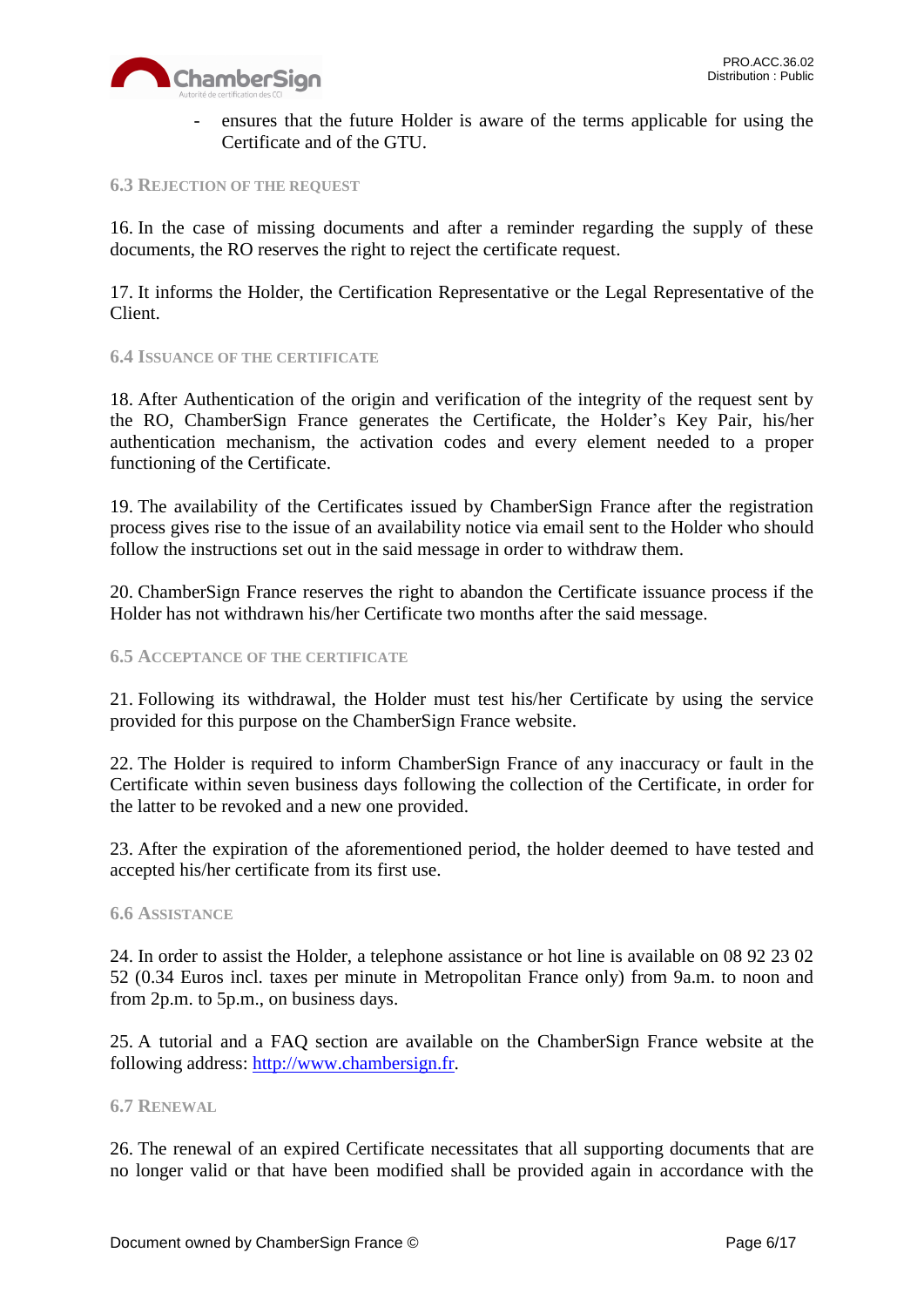

subscription form. All Holders are warned by email of the upcoming expiry of their Certificate. If he wishes to renew it, the Holder sends a renewal requests on the ChamberSign France website before the expiration date.

27. The renewal of a Certificate implies the renewal of the corresponding Key Pair and the modification of the validity dates but not of the other information, which shall remain identical to the previous Certificate.

### <span id="page-6-0"></span>**6.8 AMENDMENT OF THE CERTIFICATE**

28. The amendment of a Certificate corresponds to changes in information without changing the Public Key. **ChamberSign France does not make any amendment to a Certificate**.

29. In the case of a change in the information contained in the Certificate, the Certificate will be revoked and a new Certificate request must be made, in accordance with the terms and conditions set out in these GTU.

# <span id="page-6-1"></span>**6.9 LOST PASSWORD**

30. The password required to use the Certificate by the Holder is not registered to any base and is known only by the Holder. Therefore, in case of loss of password, ChamberSign will not be able to recover it and the certificate will be revoked. A new Certificate request will then be made on the terms defined by the GTU

# <span id="page-6-2"></span>**7. CONDITIONS FOR USING CERTIFICATES AND RESTRICTIONS**

31. The use of the Holder's Private Key and of the Certificate must remain strictly limited to Authentication and electronic signature services.

32. The Certificates must not be used for personal purposes.

# <span id="page-6-3"></span>**8. CERTIFICATE VERIFICATION PROCEDURE**

33. ChamberSign France undertakes to provide, 24h/24 a consultancy service on its [www.chambersign.fr](http://www.chambersign.fr/) website enabling to check the validity of the Certificates it has issued.

34. The information made available by ChamberSign to the Certificate User will enable the latter to check and validate the status of a Certificate and of all of the corresponding Certification chain.

# <span id="page-6-4"></span>**9. REVOCATION OF THE CERTIFICATE**

35. A certificate may be revoked by ChamberSign for the following reasons:

- amendment in information contained in the Certificate;
- inaccurate information provided in the registration file;
- lack of payment of the price of the Certificate by the Client;
- possible or proved compromise of the Holder's Private Key;
- lack of respect by the Holder of the rules for using the Certificate;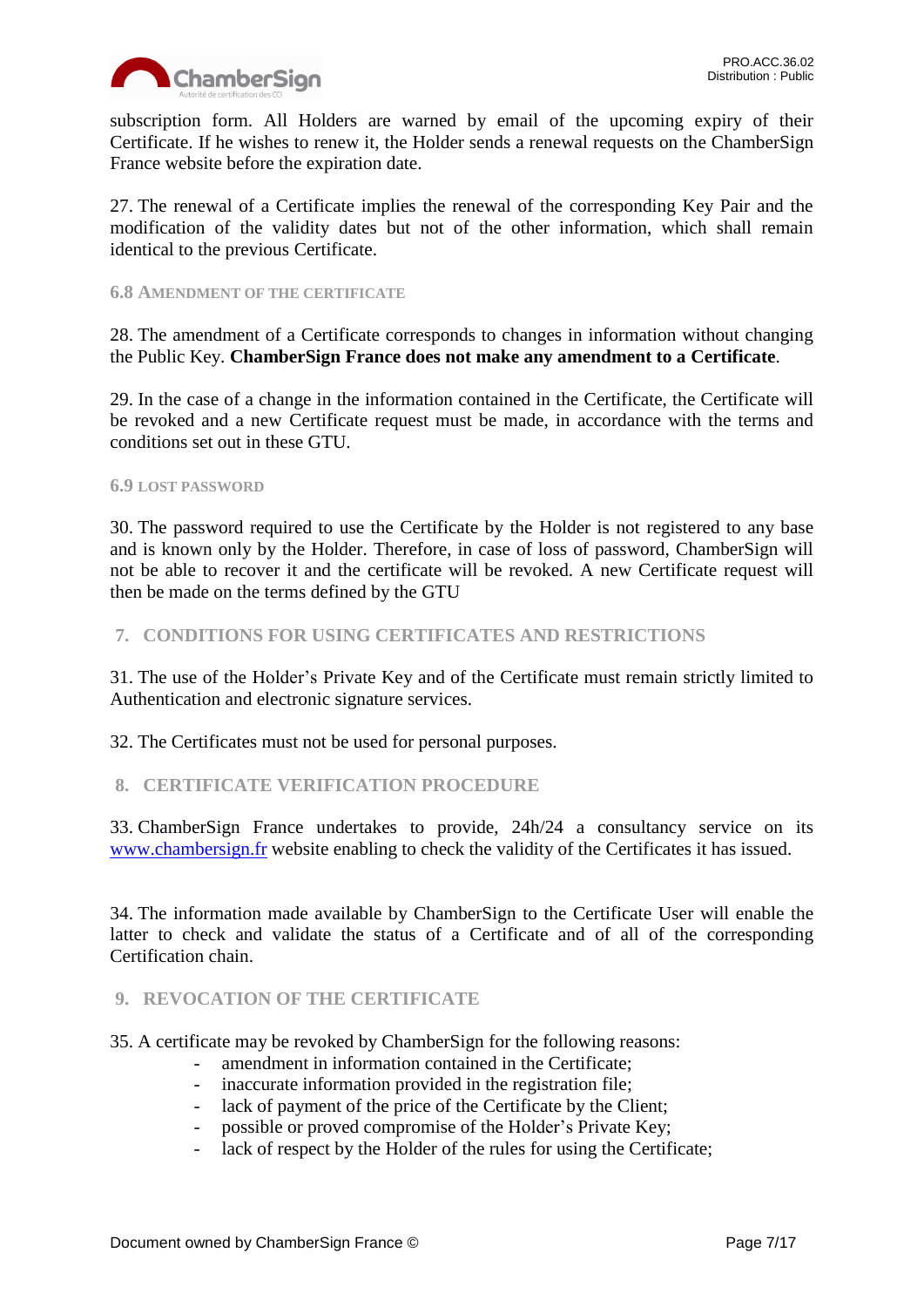

- lack of respect by the Holder and/or the Client of ChamberSign France's CP obligations;
- performance of fraudulent operations;
- termination of the subscription;
- request for revocation of the Certificate by the Client;
- end of the Holder's office or employment with the Client, for whatever reason : death, resignation, etc;
- Loss of the password;
- cessation of the Client's activity.

36. Request to revoke the Certificate may be made at any time by registered letter with confirmation of receipt sent to the RO, or online from the following website: [www.chambersign.fr.](http://www.chambersign.fr/)

37. The revocation request may be made by the following persons:

- the Legal Representative of the Client;
- the Holder;
- the Certification Representative
- ChamberSign France.

38. The revocation request shall undergo a verification procedure regarding the person making the request and their authority in relation to the Certificate.

39. The Holder receives confirmation of this revocation, by email.

40. The Holder acknowledges and accepts that he will bear all responsibility for any use of the Certificate after having become aware of the occurrence of any of the above-mentioned events, without prejudice to any legal action for liability that ChamberSign France reserves the right to instigate against the Holder.

# <span id="page-7-0"></span>**10. CHAMBERSIGN'S OBLIGATIONS**

41. ChamberSign France allocates an OID to its CP which is included in the corresponding Certificates that it undertakes to have evolved in the case of evolution in its CP.

42. ChamberSign France undertakes to perform the certification services in accordance with the terms and conditions and subject to the restrictions of these GTU.

43. ChamberSign France undertakes to show the Users of its Certificates, upon request, that it has issued a Certificate for a given Holder and that this Holder has accepted the Certificate.

44. It undertakes to endeavour to create and issue Certificates that contain information deemed as accurate.

45. For this, ChamberSign France undertakes to ensure that the Certificate application file is complete, and that the documents provided apparently comply.

46. It undertakes to ensure that the Certificate is delivered to the Holder within a period of 48 hours as from receipt of a full file by the RO.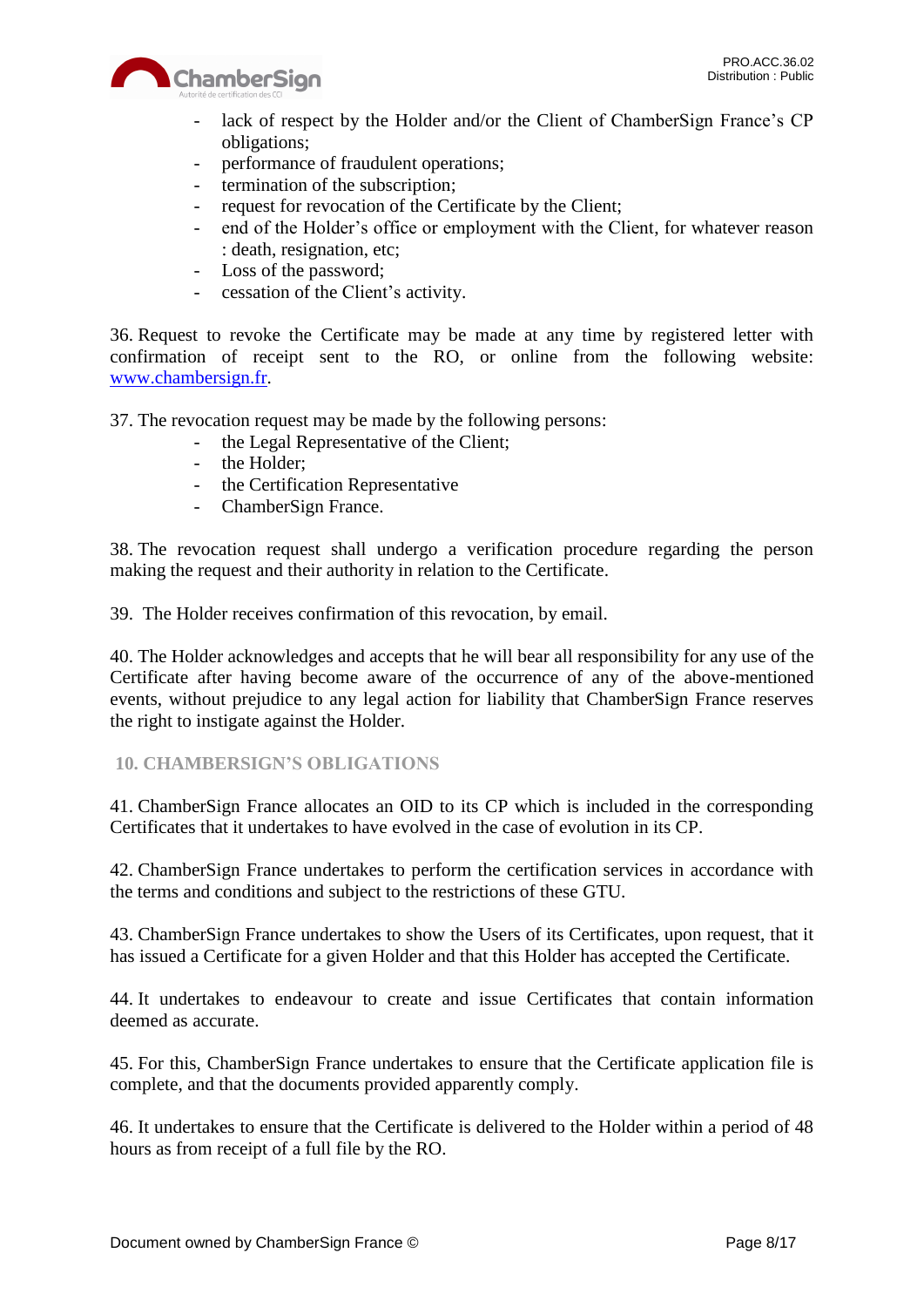

47. It undertakes to establish, by issuing a Certificate, a link between the identity of a person and the information contained in the said Certificate.

48. Should the Client's Legal Representative use the services of an assignee, the RO undertakes to inspect the assignee's identity and to check the existence of an authorisation signed between the Client's Legal Representative and the assignee.

49. The assignee shall be responsible for the validity of the mandate granted by the Client or its Legal Representative and undertakes to give the RO a declaration to that effect.

50. ChamberSign France takes all reasonable steps to ensure that the Holders are aware of their rights and obligations regarding the use and management of the keys, the Certificates and the equipment and software used for the purpose of the KMI.

51. ChamberSign France takes all necessary measures in order to cover its liability related to its operations and/or activities and possesses the financial stability and resources required for working in compliance with the CP.

52. ChamberSign France has a general obligation of surveillance as regards the security and integrity of the Certificates issued by it or one of its components.

53. ChamberSign France undertakes to ensure the proper functioning of the Certificates that it issues.

# <span id="page-8-0"></span>**11. CLIENT'S OBLIGATIONS**

54. The Client and its Legal Representative undertake to respect the provisions of the GTU.

55. The Client and its Legal Representative are liable for managing the Certificates issued to their employees, assignees or agents in the scope of the subscription contract, and vouches that every Certificate Holder shall comply with the provisions of the GTU and that no fraud or failure will be committed. In this respect, the Client and its Legal Representative notably ensure that the Holder shall:

- Not make any personal use of the Certificates;
- Not communicate information relative to the creation or modification of the Certificate during the lifetime of the Certificate;
- Respect the revocation procedure as set forth in article 8;
- Keep secret and in a secure manner the confidential data and the Certificate and particularly its password.

56. The Client and its Legal Representative undertake to provide all useful, accurate and updated information for creating and managing the certificates.

57. The Client and its Legal Representative undertake to inform the related RO with any amendments regarding the information contained in the Certificate, by letter with the supporting documents required, within 30 days from their occurrence. Otherwise, ChamberSign France reserves the right, once the period has passed, to revoke the Certificate (or rescind the subscription).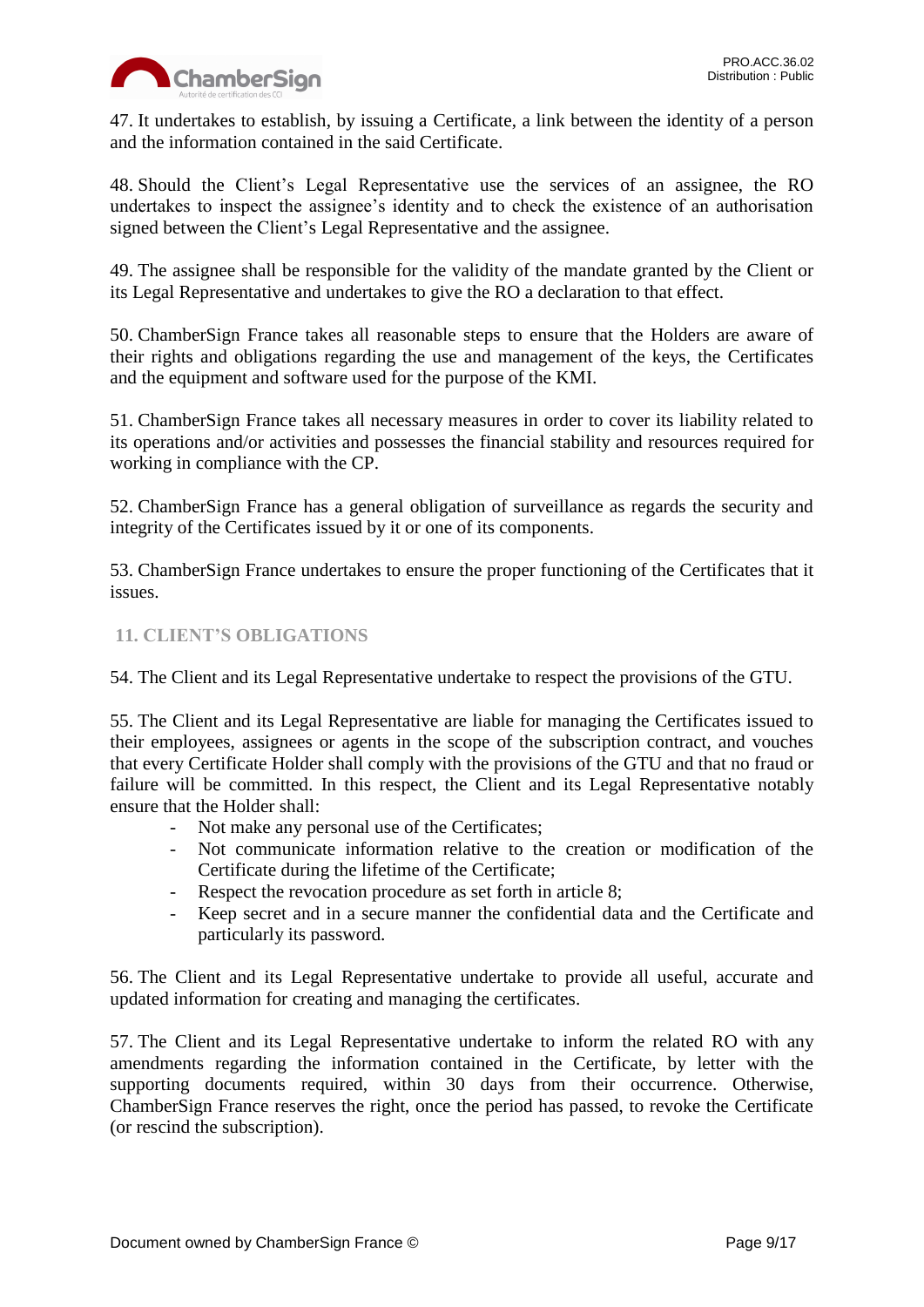

58. The Client and its Legal Representative vouch for the accuracy of the information provided and the comprehensiveness of the supporting documents required for the registration of the Certificate.

59. The Client and its Legal Representative acknowledge and accept that the information provided in this respect is kept and used by ChamberSign France in order to manage the Certificates in accordance with the conditions stipulated by law and in particular those regarding the protection of personal data.

60. The Client and its Legal Representative acknowledge being informed of the installation condition of the ChamberSign France Certificates. In particular, the Certificate is the subject of a tutorial available on the ChamberSign France website.

61. The Client and its Legal Representative shall choose equipment and software providing the necessary security for the installation and protection of the Certificates.

# <span id="page-9-0"></span>**12. HOLDER'S OBLIGATIONS**

62. The Holder commits to give any necessary, accurate and updated information for the creation and managing of Certificates for their duration.

63. The Holder vouches the accuracy of the given information and of the comprehensiveness of the supporting documents required for the registration of the Certificate.

64. He acknowledges and accepts that the information provided in this respect is kept and used by ChamberSign France in order to manage the Certificates in accordance with the conditions stipulated by law and in particular those regarding the protection of personal data.

65. The Holder informs ChamberSign France of any amendment regarding the information contained in his/her Certificate. In the case of a lack of prior information from the Holder to ChamberSign France, ChamberSign France's liability may not be engaged in case of discrepancies between the information and reality.

66. ChamberSign France reserves the possibility to perform random checks regarding the accuracy of the information contained in the Certificate.

67. The Holder commits to inform the related RO with any amendments regarding the information contained in the Certificate, by letter with the supporting documents required, within a period of 30 days as from their occurrence. Otherwise, ChamberSign France reserves the right, once the period has passed, to revoke the Certificate.

68. The Holder acknowledges that he/she has been informed of the conditions of installing the Certificates and of the tutorial available on the ChamberSign France website.

69. The Holder chooses equipment and software providing security in keeping with his/her needs for the installation and protection of the Certificates.

70. The Holder undertakes to respect the authorised uses of the Key Pairs and Certificates.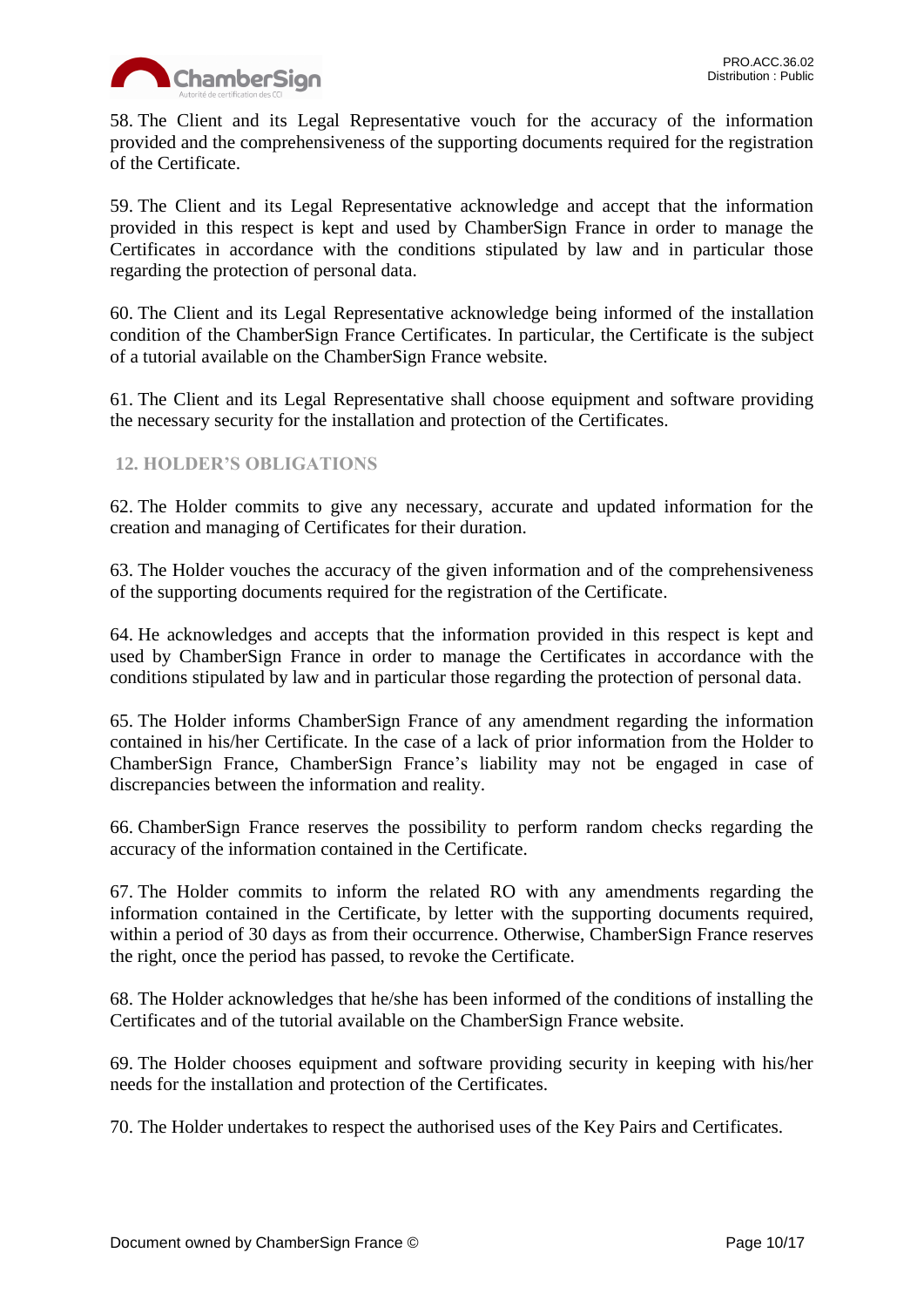

71. The Holder protects his/her Private Key by means that are adapted to his/her surroundings.

72. The Holder protects his/her activation data and, where appropriate, implements it.

73. The Holder protects the access to his/her Certificates base. In the case of a Certificate to the software format the Holder has to protect it with a strong password, that is to say, a password containing at least 8 characters with capital letters, numbers and special characters and protect this password. It is the responsibility of the Holder to make a backup of the software certificate, in order to ensure proper operation in the event of breakdown or change IT equipment. The backup is stored by the Holder in a secure location. In no event the liability of the Certification Authority can not be held due to the loss of the private key by the Holder.

74. The Holder respects the conditions of using his/her Private Key and the corresponding Certificate.

75. The Holder must make, immediately, a revocation request of his/her Certificate in the case of compromise or suspected compromise of his/her private key (or the activation data).

76. The Holder undertakes not to deliver the Certificate attributed to him/her or the protection codes of this Certificate.

77. The Holder is informed that the personal identity information may be used as elements of authentication during the revocation request.

<span id="page-10-0"></span>**13. OBLIGATIONS OF CERTIFICATE USERS**

78. The Certificate users undertake to respect these GTU.

79. The Certificate Users check and respect the purpose for which a Certificate has been issued.

80. The Certificate Users check that the Certificate issued by ChamberSign France is referenced at the security level and for the level of trust required by the application.

81. For each of the Certificates of the certification chain, from the Holder's Certificate to the root certification authority, the Certificate Users check the status of the Certificate and in particular the digital signature of ChamberSign France, issuer of the Certificate in question, and inspect the validity of this Certificate.

82. The Certificate Users check and respect the obligations of the Certificate Users set forth in the applicable CP.

<span id="page-10-1"></span>**14. PRICE AND PAYMENT**

#### <span id="page-10-2"></span>**14.1. PRICE**

83. The price of the Certificates is assessed in accordance with the pricing conditions issued by ChamberSign France.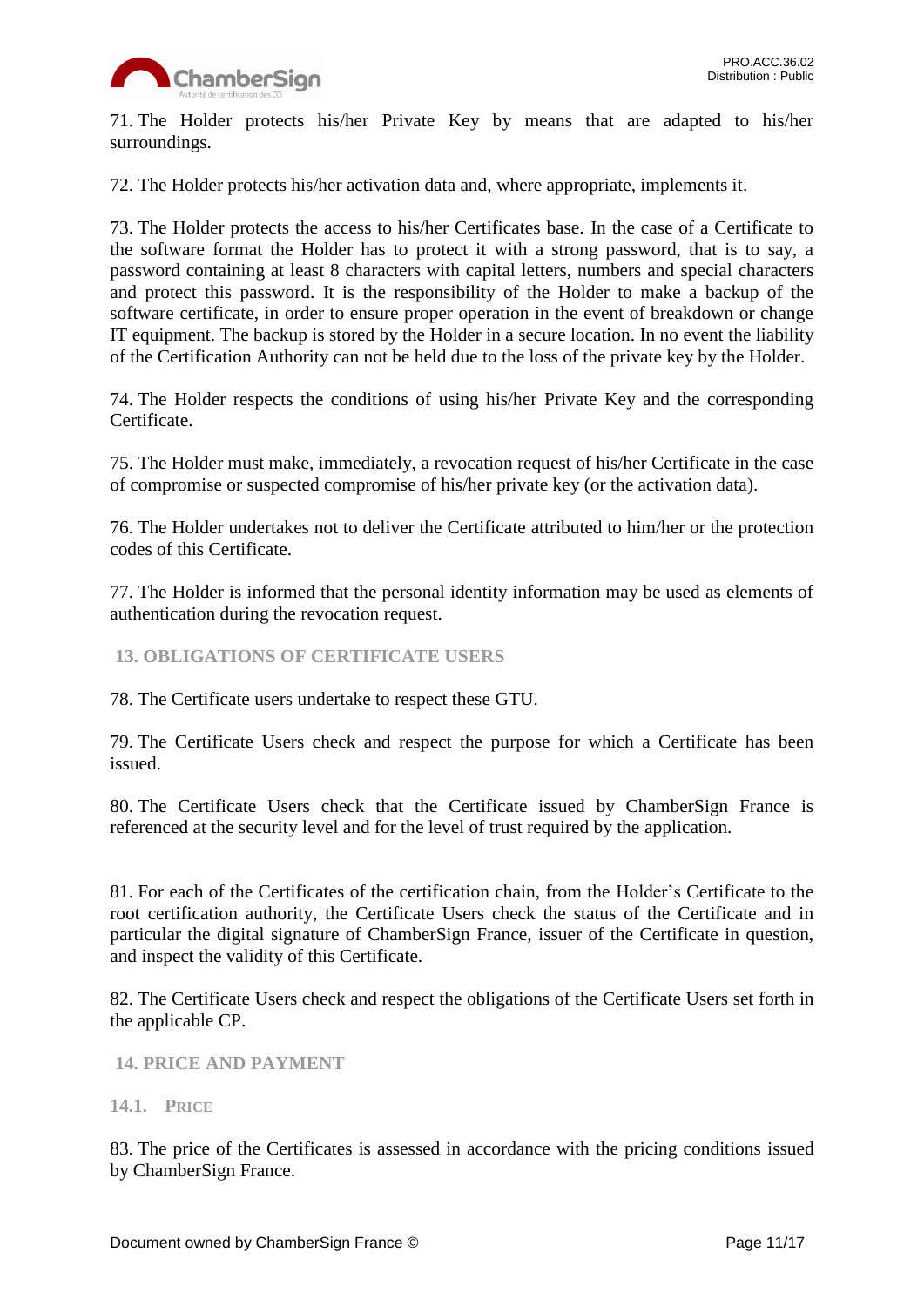

- 84. The following settlement means are accepted:
	- Cash card;
	- Bank transfer;
	- Order for payment;
	- Cheque.
- 85. No discount is granted in the case of early settlement.
- 86. ChamberSign France reserves will invoice bank fees to the Holder should the latter issue a bad cheque, along with any costs incurred due to a payment error by the Holder, or in case of a double payment
- 87. The price of the Certificate is settled upon receipt of the invoice which corresponds to the downloading of the certification or to the anniversary date, if the payment is made in instalments.
- 88. As an exception to the above, the Client may request, on its Certificate request, to benefit from a payment by yearly instalment. In this case, the annual subscription fee is due at the Certificate anniversary date, as set forth in the subscription invoices, unless the Certificate has been revoked by the Client or the Holder before this date.
- 89. Payments are due on their due date even if the invoices issued by ChamberSign France do not mention a purchase order number or any other specific mention requested by the Client.
- 90. The Client acknowledges that the price of the Certificate is fully owed notwithstanding the Certificate early revocation, for whatever cause and even when the payment is made in instalments. The Client may consequently be obligated by way of court proceedings or by a judicial officer (bailiff) to pay any remaining amount.
- 91. In the case of lack of settlement within the required period, an indemnity shall be owed, in accordance with article L 441-6 of the Code de Commerce, calculated on the basis of the interest rate applied by the European Central Bank to its most recent refinancing operation, increased by 10 percentage points, as well as a fixed indemnity for recovery costs of 40  $\epsilon$ .
- 92. These penalties will be applicable as from the day following the date stipulated for the settlement of the invoice and shall be payable without any reminder being required.
- 93. In the case of lack of settlement, the Certificate will be rightfully revoked without entitling any party to compensation or replacements.

#### <span id="page-11-0"></span>**14.2. INVOICING**

94. Original invoices are issued by ChamberSign France under electronic form and sent by email to the Holder or to any email address indicated to this purpose by the Holder during the Certificate request. The Holder and the Client commits to inform ChamberSign France of any email address modification.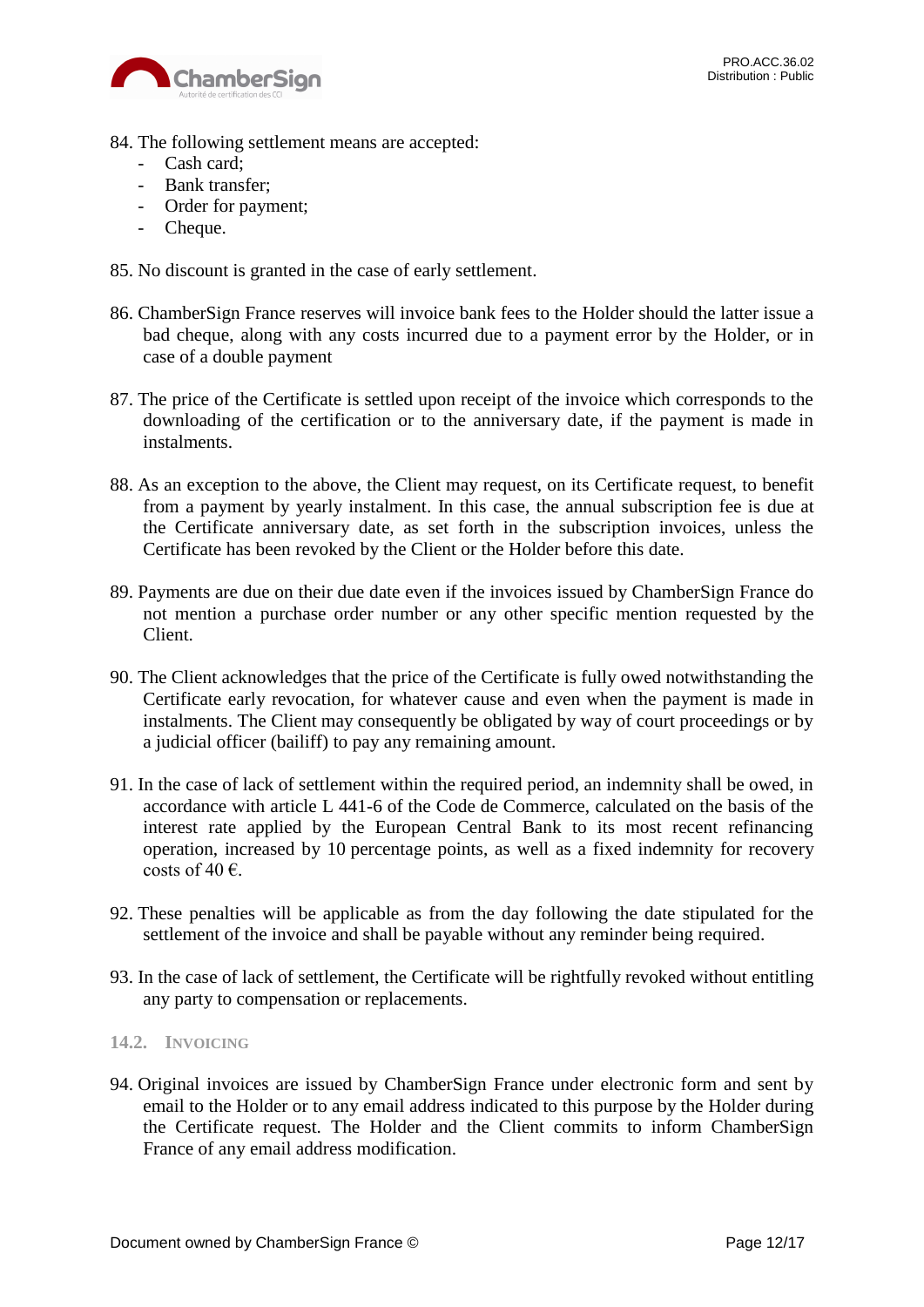

- 95. No request to obtain a "paper" invoice will be honoured.
- 96. An invoice is issued for each individual Certificate, even when the Client has several Certificates. The issuance of a global invoice on the Client request will generate an extra cost of 40  $\epsilon$  exclusive of taxes plus 5  $\epsilon$  exclusive of taxes per Certificate (cancellation cost per each invoice).
- 97. The Client's registered name and address indicated on the Certificate request will be used to issue invoices. No changes to this information may be made on the invoices or on the Certicate. In the case of a change of the information in the Certificate, the Certificate will have to be revoked and a new Certificate request done, under the GTU conditions.

# <span id="page-12-0"></span>**15. LIABILITY**

- 98. ChamberSign France is liable for the compliance of its Certification Policy with the requirements issued by the Standard-CP.
- 99. ChamberSign France bears the cost of any damaging consequences as a result of failure by it or one of its components to respect its Certification Policy.
- 100.ChamberSign France acknowledges that its liability is incurred in the case of fault or negligence, by itself or one of its components, of any kind and seriousness whatsoever, which may lead to Holders' personal data being read, altered or misused for fraudulent purposes, whether this data is contained or in transit in the ChamberSign France Certificate management applications.
- 101.It is responsible for maintaining the level of security of the technical infrastructure that it uses for providing its services.
- 102.ChamberSign France may not be held liable for the prejudice caused by a use of the Certificate that exceeds the limits of the authorised use.
- 103.ChamberSign France's liability may not be incurred in the case of inaccurate information due to false declarations, false documents or the absence of information on amendments occurring in the situation of the Client, the Holder, or the Legal Representative or the Certification Representative upon creating the Certificate or during its validity period, whether such false declaration, false document or omission is intentional or not.
- 104.ChamberSign France does not make any commitment, or take on any liability as regards the consequences of delays in transmission, alteration, errors or losses of any electronic message, letter or document authenticated.
- 105.ChamberSign France may not be held liable for any content of the messages authenticated using its Certificates, the Client and the Holder being exclusively responsible to third party for the content of such messages.
- 106.Without prejudice to the section entitled "Insurance", ChamberSign France may not, under any circumstances, be held liable for any consequential damage such as, for example, any financial or commercial prejudice, or loss of profits or business, caused by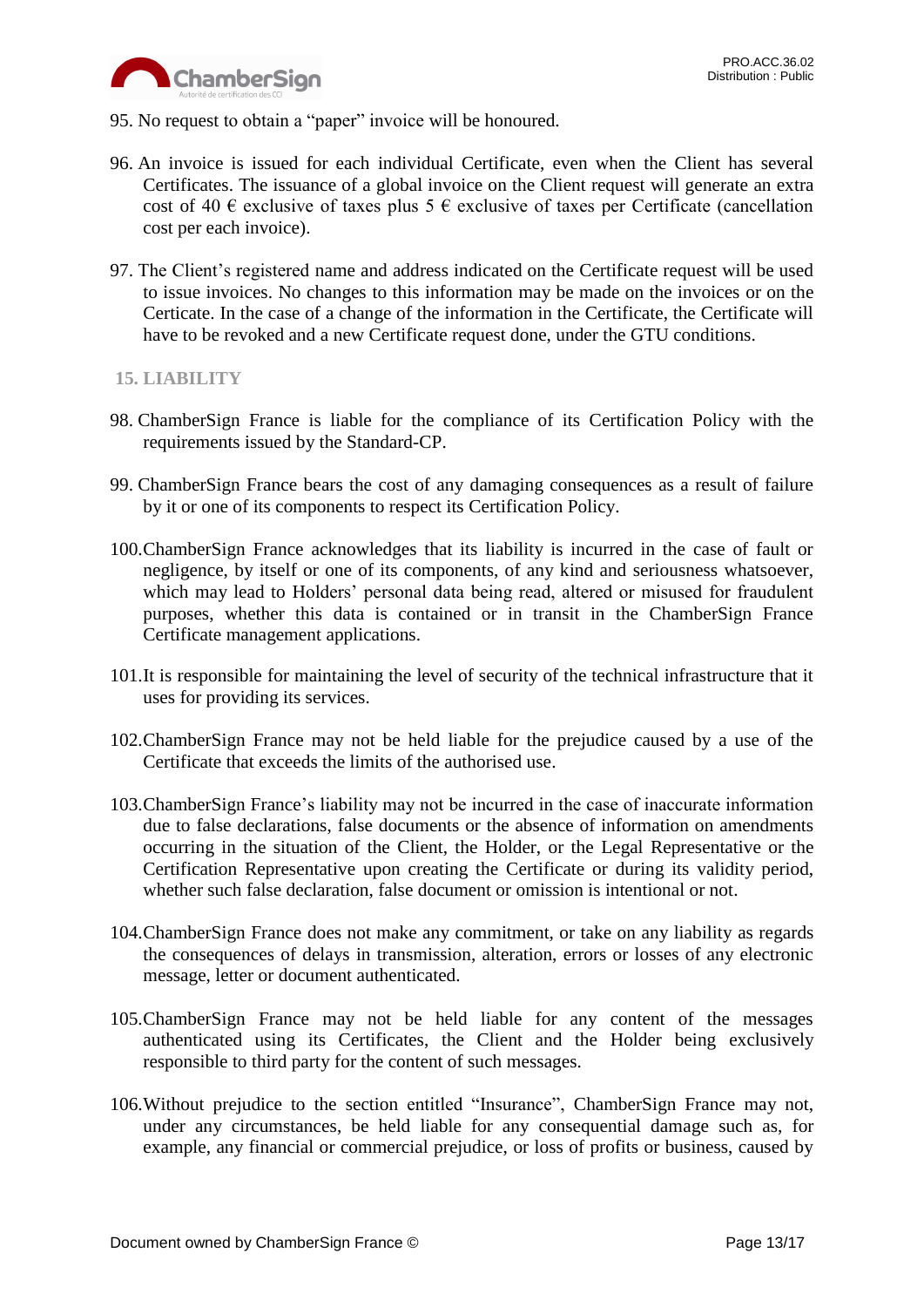

or resulting from the subscription or related to the use of the Certificates issued by ChamberSign France.

- 107.It does not take on any commitment or liability regarding the use of a Certificate that does not comply with these GTU, in particular as regards the inspection procedures on the validity of the Certificate during a transaction.
- 108.Furthermore, ChamberSign France may not be held liable for phenomena related to the normal wear and tear of computing media, and in particular the deterioration of the information held on the said media due to the influence of magnetic fields.
- 109.ChamberSign France may not be held liable for damage related in particular to an interruption or fault in the services and applications of the Certificate User.
- 110.ChamberSign France may not be held liable for the use of the Private Key of the Holder, who has personal liability for it. Any damage related to the Compromise of the Private Key is borne by the Legal Representative.
- 111.ChamberSign France may not be held liable for any illegal use of the Certificate when the Client, Legal Representative, Certification Representative or Holder have not made a revocation request in accordance with these GTU.
- <span id="page-13-0"></span>**16. INSURANCE**
- 112.ChamberSign France has taken out an insurance policy through Gras Savoye, insurance broker, covering the consequences of its professional civil third-party liability, for all physical, material and consequential damage resulting from its activity.
- 113.Regarding a software Certificate, the Holder will not be entitled to the replacement of lost Certificate, or stolen according to the terms of the insurance policy taken out by ChamberSign France

# <span id="page-13-1"></span>**17. CONFIDENTIALITY**

114.All information and all data provided by the parties, in writing or verbally shall be considered as confidential.

115.The parties undertake to:

- treat the confidential information with the same level of protection as they apply to their own confidential information of the same importance;
- keep the information confidential and ensure that it is not revealed or likely to be revealed either directly or indirectly to any third party;
- avoid the confidential information being either copied, reproduced, duplicated, in part or in whole, when such copies, reproductions or duplications are not directly related to the performance of these general terms.

# <span id="page-13-2"></span>**18. INTELLECTUAL PROPERTY**

116.The parties declare and guarantee that they have free disposal of the trademarks, names, corporate names and other distinctive signs to be used in relation to these general terms.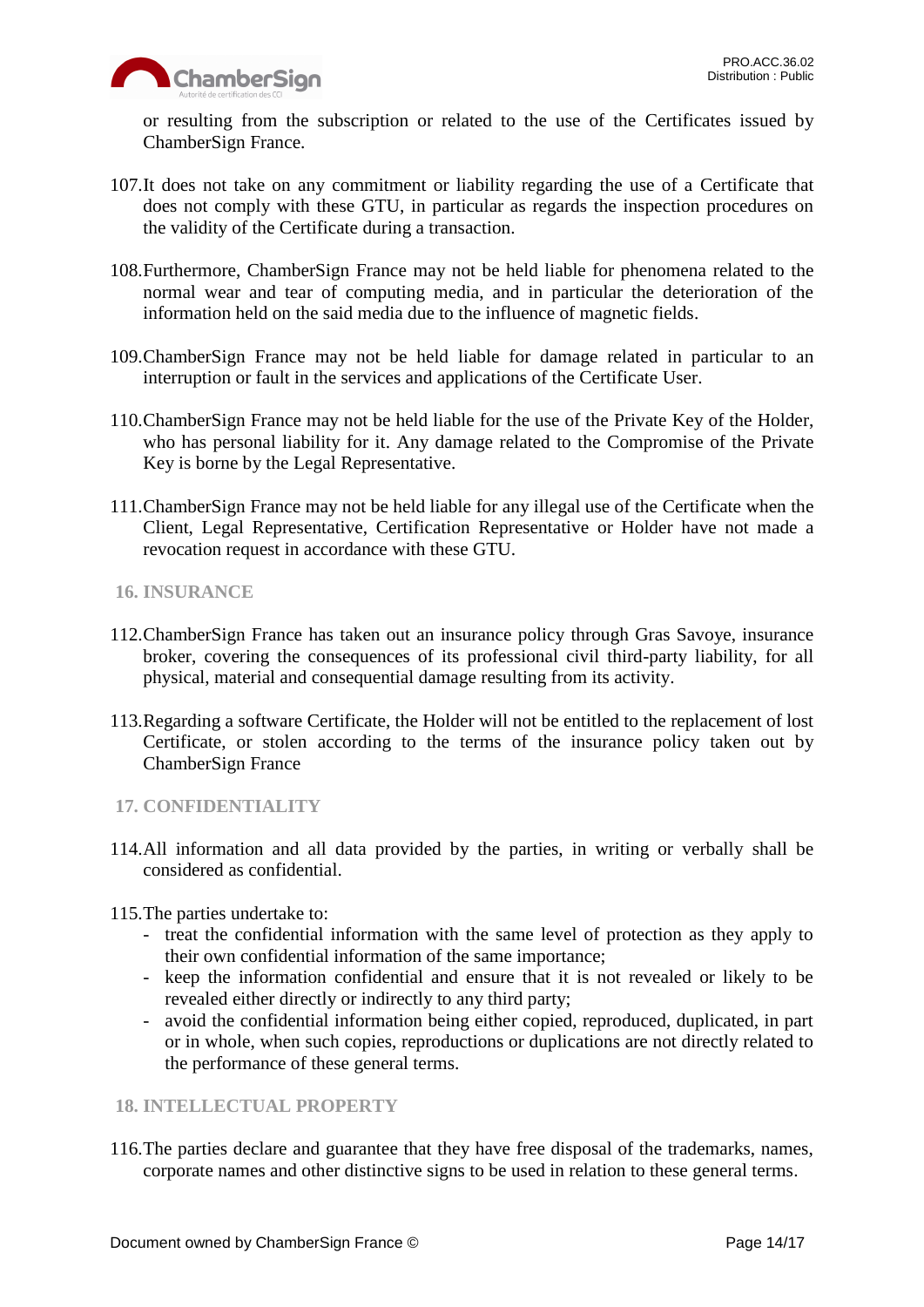

117.With the exception of the use of the Certificates as stated in the GTU, the Client and the Holder shall not present or use trademarks, logos, files or any other intellectual property rights belonging to ChamberSign France without its prior, explicit and written authorization.

# <span id="page-14-0"></span>**19. PERSONAL DATA**

- 118.The personal data collated by ChamberSign France for the purpose of issuing and keeping the Certificates will only be processed for the purpose for which they have been collated.
- 119.ChamberSign France represents and warrants that the collection of personal data in relation to these general terms and the processing for which it is responsible is performed in accordance with the terms of law no. 78-17 of  $6<sup>th</sup>$  January 1978 regarding IT, files and freedom.
- 120.In particular, ChamberSign France deals personally with the observation in relation to the persons involved in the collation and processing of personal data of the information specified in article 32 of the law of  $6<sup>th</sup>$  January 1978.
- 121.ChamberSign France ensures the confidentiality and security of the data collated in relation to these general terms.
- 122.However, this data may be provided to the technical operator of ChamberSign France, which respects the same confidentiality policy as ChamberSign France.
- 123.The Legal Representative, the Certification Representative and the Holder may write to ChamberSign France, at the following address: ChamberSign France - 46 avenue de la Grande Armée - 75858 PARIS Cedex 17, in order to use their rights to access, question, oppose for legitimate grounds, and rectify the information about them and being processed by ChamberSign France, in accordance with the conditions set out by the law of 6<sup>th</sup> January 1978.
- <span id="page-14-1"></span>**20. TERMINATION OF THE SUBSCRIPTION**
- 124.The Client may terminate the subscription at any time, without reason.
- 125.In this case, the latter may not claim the reimbursement of the amounts already paid in relation to the subscription for ChamberSign France's Certification service.
- 126.ChamberSign France may terminate the subscription in advance if the Legal Representative or the Holder does not respect the contractual obligations incumbent upon them, after formal notice remaining unanswered after 30 days.
- 127.The subscription is terminated automatically:
	- in the case of expiry of all of the Certificates that have not been renewed;
	- in the case of revocation of the Certificates;
	- in the case of lack of payment of the price of the subscription.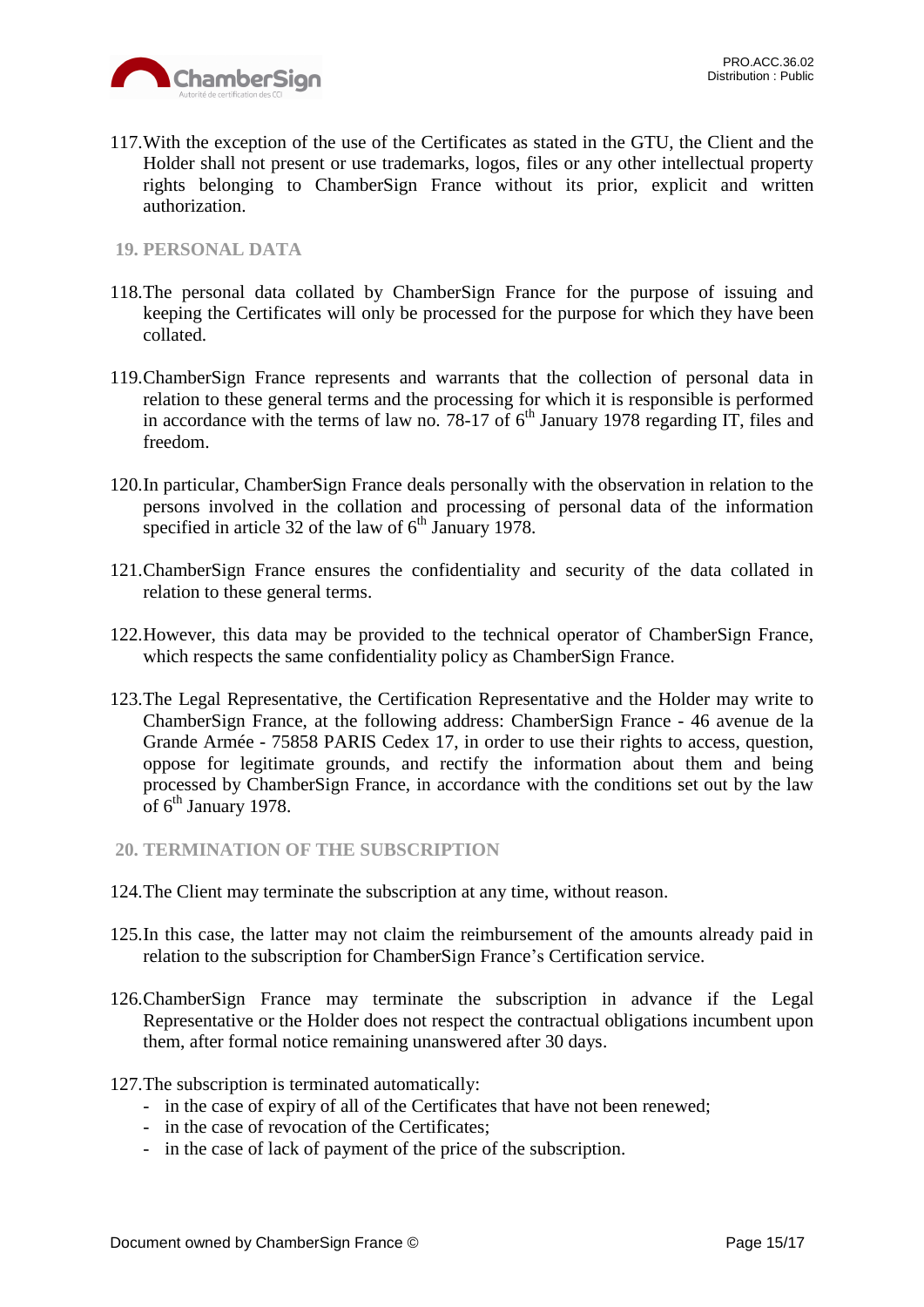

- 128.If, after revocation, ChamberSign France receives a new certificate request from the same person, a new file shall be created and the GTU should be signed again.
- 129.In the case of termination occurring before the end of the validity period related to the Certificate, for reasons not attributable to ChamberSign France, the price paid by the Client shall remain acquired by ChamberSign France.

# <span id="page-15-0"></span>**21. CONSERVATION**

- 130.ChamberSign France shall keep the documents regarding the proof of the Holders' identification inspection for the periods stipulated in the Certification Policy.
- 131.The logbooks shall be kept on site for a period of 30 days. After being generated, they shall be archived and kept for five years.
- 132.The registration files are archived for a period of 11 years from the Certification issuance. If the Client requests a copy of the registration file, the related cost shall be charged to the Client.
- 133.The Certificates and the CRLs are archived for a period of 5 years.
- 134.If the Client wishes the registration file, the Certificates or the CRLs to be archived for a longer period, he shall do it on its own and bear the relevant costs.

# <span id="page-15-1"></span>**22. NULLITY**

135.Should one or several clauses of these GTU be deemed as null and void or declared as such by a law, regulation or further to a final ruling from a jurisdiction, the other clauses shall maintain their full validity except in the case of characteristics that are inseparable from the disputed clause.

# <span id="page-15-2"></span>**23. ENTIRE AGREEMENT**

- 136.The parties acknowledge that the GTU, subscription form, pricing list and Certification Policy of ChamberSign France and any contractual document regarding the issuance and management of the Certificates constitute the whole of the agreement.
- 137.In the case of contradiction, these terms shall prevail over any other of the parties' documents and notably the Client's general term of purchase.
- <span id="page-15-3"></span>**24. DISPUTE SETTLEMENT – JURISDICTION – APPLICABLE LAW**
- 138.In the case of difficulty in interpreting and performing the terms of the contractual documents or of one of their riders, the parties decide to submit this difficulty to an outof-court procedure and/or if necessary, use the services of an appraiser.
- 139.Otherwise, cases will be referred exclusively to the judicial courts.
- 140.These GTU are governed by French law.